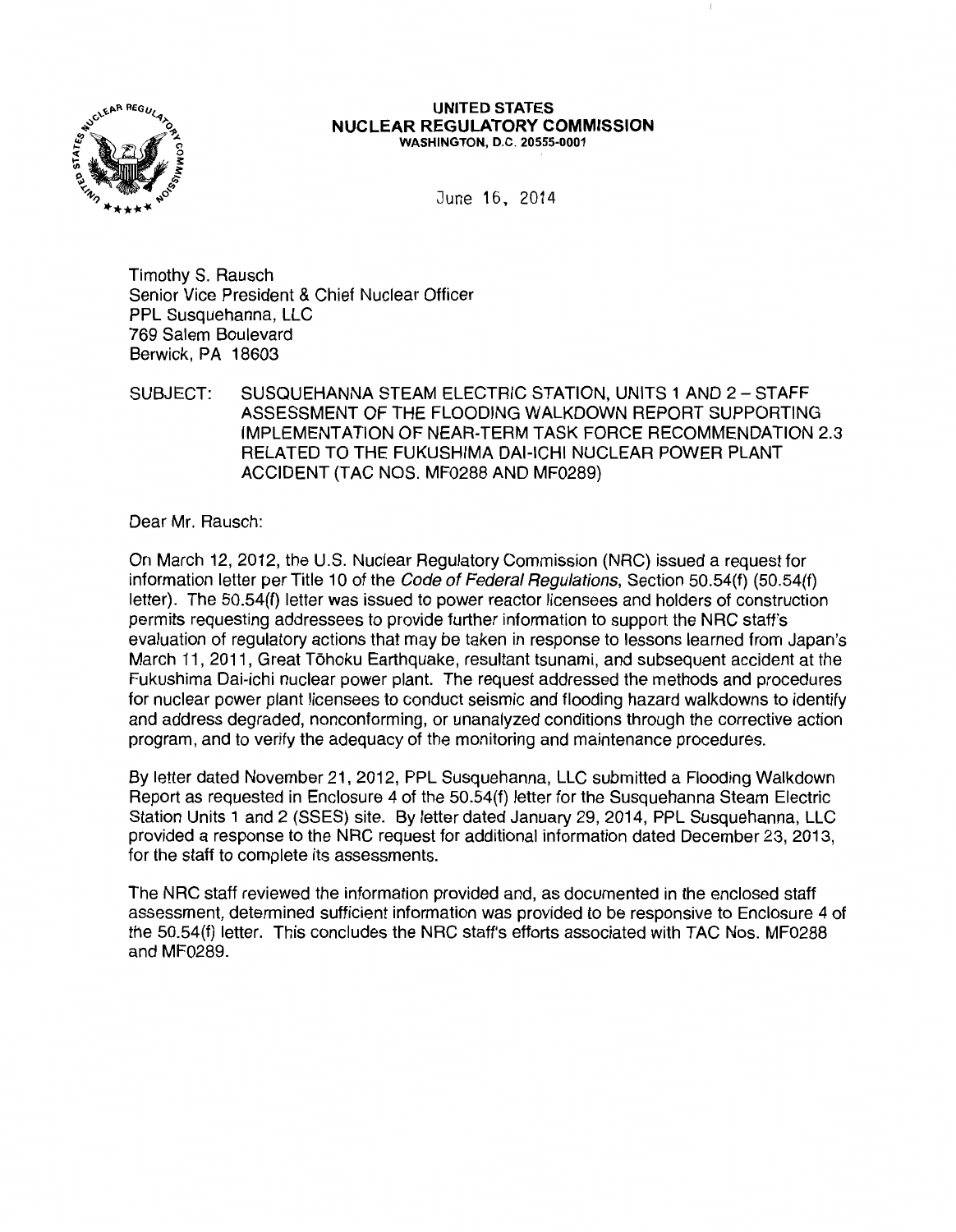If you have any questions, please contact me at (301) 415-4090 or by e-mail at Jeffrey.Whited@nrc.gov.

Sincerely, (bel 7 avr

 $\mathbb{L}$ 

ey Whited, Project Manager t Licensing Branch 1-2 Division of Operating Reactor Licensing Office of Nuclear Reactor Regulation

Docket Nos. 50-387 and 50-388

Enclosure: Staff Assessment of Flooding Walkdown Report

cc w/encl: Distribution via Listserv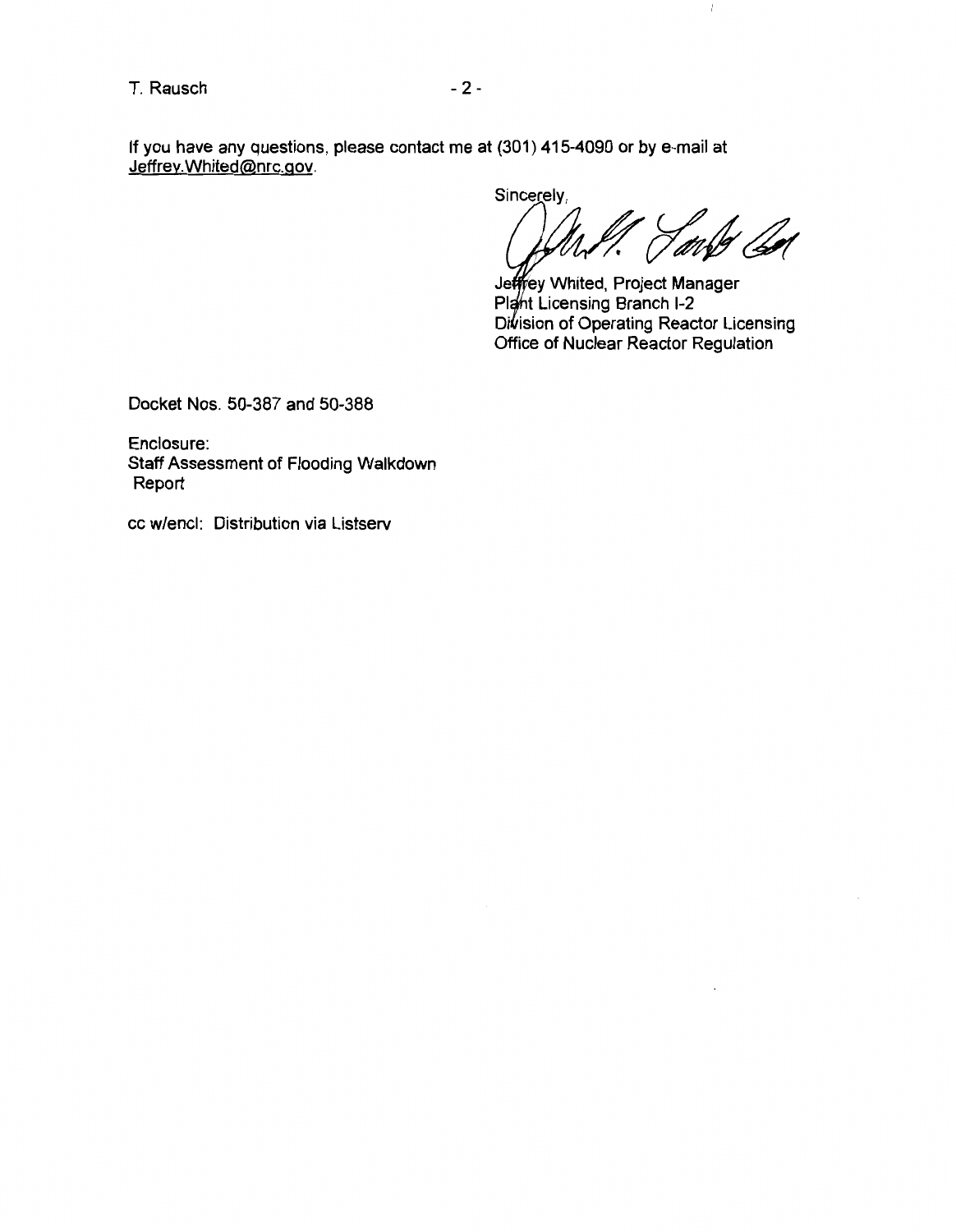# STAFF ASSESSMENT OF FLOODING WALKDOWN REPORT NEAR-TERM TASK FORCE RECOMMENDATION 2.3 RELATED TO THE FUKUSHIMA DAI-ICHI NUCLEAR POWER PLANT ACCIDENT

# PPL SUSQUEHANNA, LLC

# SUSQUEHANNA STEAM ELECTRIC STATION, UNITS 1 AND 2

# DOCKET NOS. 50-387 AND 50-388

# 1.0 INTRODUCTION

On March 12, 2012,<sup>1</sup> the U.S. Nuclear Regulatory Commission (NRC) issued a request for information per Title 10 of the Code of Federal Regulations, Section 50.54(f) (50.54(f) letter) to all power reactor licensees and holders of construction permits in active or deferred status. The request was part of the implementation of lessons learned from the accident at the Fukushima Dai-ichi nuclear power plant. Enclosure 4, "Recommendation 2.3: Flooding,"<sup>2</sup> to the 50.54(f) letter requested licensees to conduct flooding walkdowns to identify and address degraded, nonconforming, or unanalyzed conditions using the corrective action program (CAP), verify the adequacy of monitoring and maintenance procedures, and report the results to the NRC.

Enclosure 4 of the 50.54(f) letter requested licensees to respond with the following information:

- a. Describe the design basis flood hazard level(s) for all flood-causing mechanisms, including groundwater ingress.
- b. Describe protection and migration features that are considered in the licensing basis evaluation to protect against external ingress of water into SSCs [systems, structures, and components] important to safety.
- c. Describe any warning systems to detect the presence of water in rooms important to safety.
- d. Discuss the effectiveness of flood protection systems and exterior, incorporated, and temporary flood barriers. Discuss how these systems and barriers were evaluated using the acceptance criteria developed as part of Requested Information item 1.h.
- e. Present information related to the implementation of the walkdown process (e.g., details of selection of the walkdown team and procedures) using the

<sup>1</sup> Agencywide Documents Access and Management System (ADAMS) Accession No. ML 12053A340.

<sup>2</sup> ADAMS Accession No. ML 12056A050.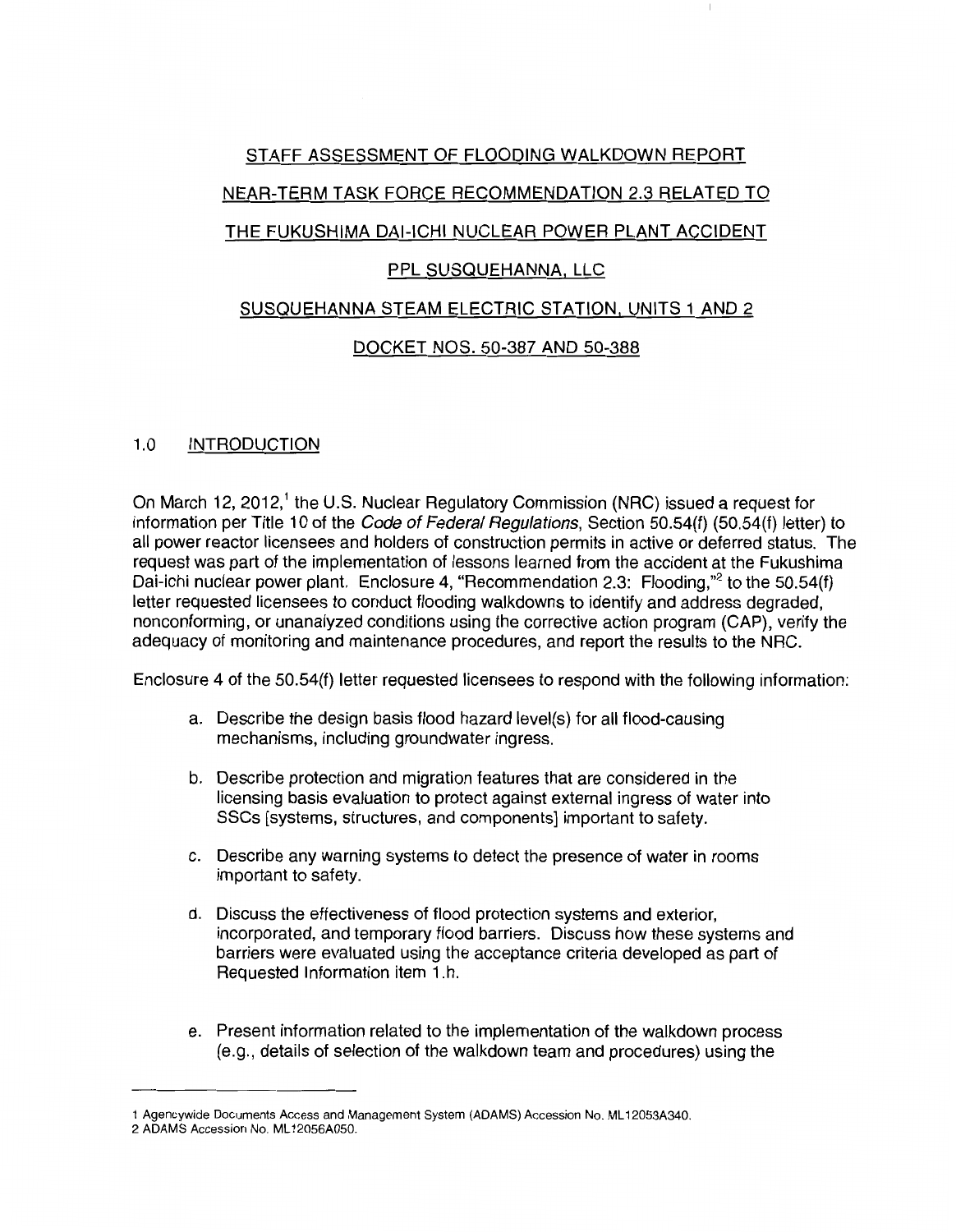documentation template discussed in Requested Information item 1.j, including actions taken in response to the peer review.

- f. Results of the walkdown including key findings and identified degraded, nonconforming, or unanalyzed conditions. Include a detailed description of the actions taken or planned to address these conditions using guidance in Regulatory Issues Summary 2005-20, Revision 1, Revision to the NRC Inspection Manual Part 9900 Technical Guidance, "Operability Conditions Adverse to Quality or Safety," including entering the condition in the corrective action program.
- g. Document any cliff-edge effects identified and the associated basis. Indicate those that were entered into the corrective action program. Also include a detailed description of the actions taken or planned to address these effects.
- h. Describe any other planned or newly installed flood protection systems or flood mitigation measures including flood barriers that further enhance the flood protection. Identify results and any subsequent actions taken in response to the peer review.

In accordance with the 50.54(f) letter, Enclosure 4, Required Response Item 2, licensees were required to submit a response within 180 days of the NRC's endorsement of the flooding walkdown guidance. By letter dated May 21, 2012, $3$  the Nuclear Energy Institute (NEI) staff submitted NEI 12-07, Revision 0, "Guidelines for Performing Verification Walkdowns of Plant Flood Protection Features," to the NRC staff to consider for endorsement. NEI 12-07 describes a methodology for performing walkdowns in a manner that will address requested information items 1.a through 1.j of Enclosure 4 to the 50.54(f) letter. By letter dated May 31, 2012,<sup>4</sup> the NRC staff endorsed the walkdown guidance.

By letter dated November 21, 2012,<sup>5</sup> PPL Susquehanna, LLC (PPL, the licensee), provided a response to Enclosure 4 of the 50.54(f) letter Required Response Item 2, for the Susquehanna Steam Electric Station, Units 1 and 2 (SSES). The NRC staff issued a request for additional information (RAI) to the licensee regarding the available physical margin (APM) dated December 23, 2013.<sup>6</sup> The licensee responded by letter dated January 29, 2014.<sup>7</sup>

The NRC staff evaluated the licensee's submittals to determine if the information provided in the walkdown report met the intent of the walkdown guidance and if the licensee responded appropriately to Enclosure 4 of the 50.54(f) letter.

<sup>3</sup> ADAMS Package Accession No. ML 121440522.

<sup>4</sup> ADAMS Accession No. ML 12144A142.

<sup>5</sup> ADAMS Accession No. ML 12332A071.

<sup>6</sup> ADAMS Accession No. ML 13325A891.

<sup>7</sup> ADAMS Accession No. ML 14029A640.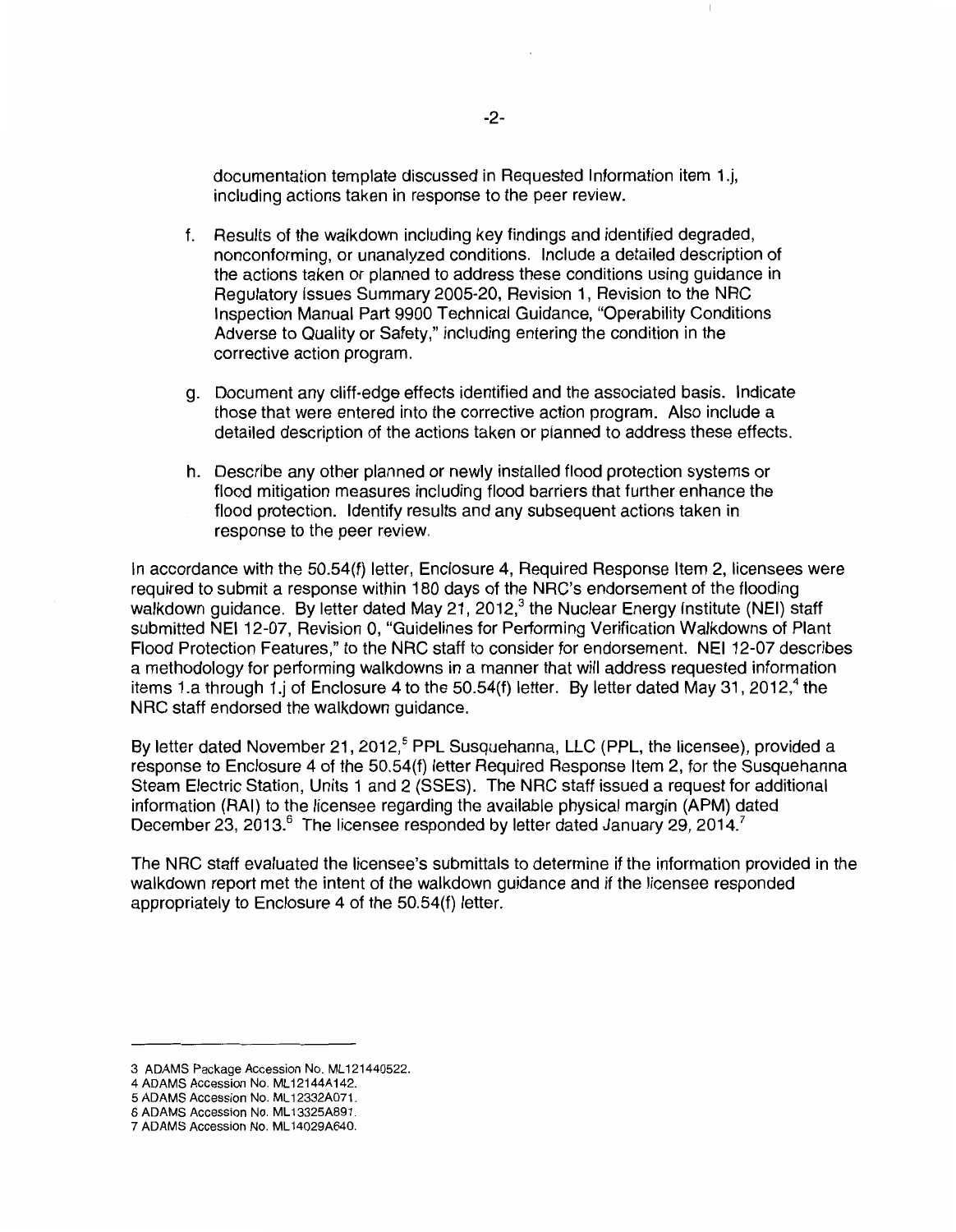# 2.0 REGULATORY EVALUATION

The SSCs important to safety in operating nuclear power plants are designed either in accordance with, or meet the intent of Appendix A to 10 CFR Part 50, "General Design Criteria for Nuclear Power Plants," Criterion 2: "Design Bases for Protection Against Natural Phenomena;" and Appendix A to 10 CFR Part 100, "Seismic and Geological Siting Criteria for Nuclear Plants." Criterion 2 states that SSCs important to safety at nuclear power plants shall be designed to withstand the effects of natural phenomena such as earthquakes, tornadoes, hurricanes, floods, tsunami, and seiches without loss of capability to perform their safety functions.

For initial licensing, each licensee was required to develop and maintain design bases that, as defined by 10 CFR 50.2, identify the specific functions to be performed by an SSC, and the specific values or ranges of values chosen for controlling parameters as reference bounds for the design.

The design bases for the SSCs reflect appropriate consideration of the most severe natural phenomena that have been historically reported for the site and surrounding area. The design bases also reflect sufficient margin to account for the limited accuracy, quantity, and period of time in which the historical data have been accumulated.

The current licensing basis (CLB), as defined in 10 CFR 54.3(a), is the set of NRC requirements applicable to a specific plant, and a licensee's written commitments for ensuring compliance with, and operation within, applicable NRC requirements and the plant-specific design basis that are in effect.

# 3.0 TECHNICAL EVALUATION

# 3.1 Design Basis Flooding Hazard for Susquehanna Steam Electric Station, Units 1 and 2

The licensee reported that the design basis flood hazard for the SSES site is based on Section 2.4 of the Final Safety Analysis Report (FSAR), and includes hazards from locally intense precipitation, probable maximum flood (PMF) of streams and rivers, ice effects, rupture of the Unit 1 and 2 Cooling Tower Basins, or Unit 1 condensate storage tank and refueling water storage tank, or Unit 2 condensate storage tank, and seismically induced dam failures.

The FSAR for SSES, Units 1 and 2, included an evaluation of the effects of local intense precipitation to determine if flooding could occur at the site, as a result of a probable maximum precipitation (PMP) event. The PMP is based on an all season 24-hr event using procedures suggest by the National Weather Service. The postulated PMP event produces approximately 30 inches of rainfall at the site during a 24-hour period. The CLB includes consideration of the buildup of storm water from the PMP and the subsequent PMP runoff as surface flow across the site. The FSAR concluded adequate drainage exists to prevent damage from this local intense precipitation event to safety-related facilities.

The licensee included the PMF from the nearby Susquehanna River and local intense precipitation. The PMF event, combined with wind-induced waves, produces a flood level of 548ft above mean seal level (MSL) in the river. The plant grade elevation at SSES is 670ft MSL.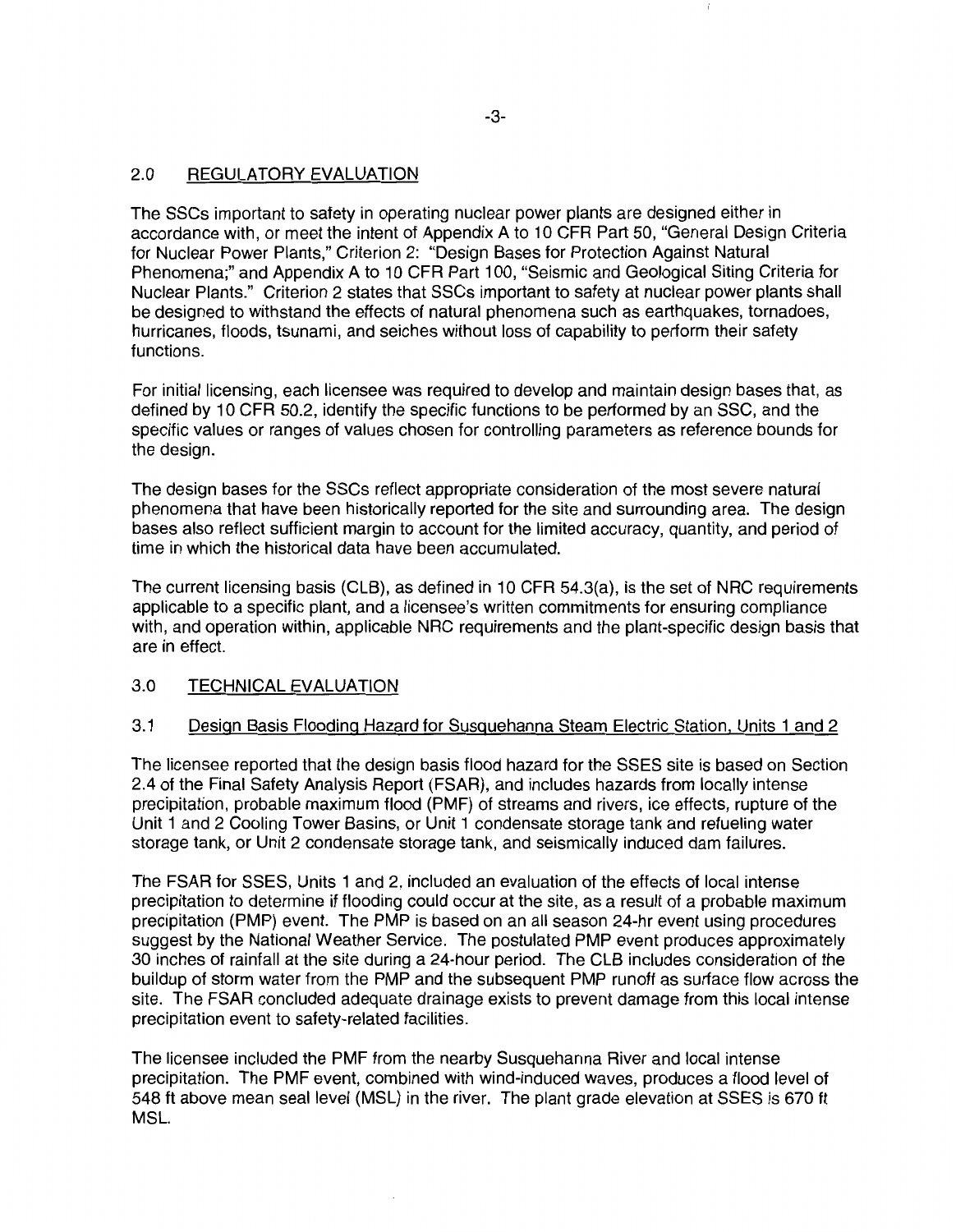The FSAR indicated that portions of the Susquehanna River are prone to freezing from late fall to early spring and flooding, as a result of ice jams, sometimes occur in the late winter months. Flooding elevations, as a result of ice jams, are comparable to precipitation-related flood stages, but well below the PMF as a result of PMP in combination with wind-induced waves.

The licensee reported that the controlling flood hazard event results from the ultimate heat sink for the engineered safeguard service water (ESSW) system. The design basis flood level was determined in accordance with Regulatory Guide 1.59, Rev. 1, "Design Basis Floods for Nuclear Power Plants."<sup>8</sup> The ESSW ultimate heat sink is an 8-acre concrete-lined spray pond containing 25 million gallons of water. The design basis flood for the spray pond includes the combined effects of the PMP and wind-generated wave activity. The maximum effects of the design basis flooding would produce a water level of 684.8 ft MSL in the spray pond.

The FSAR indicates that the maximum elevation of the water table at the SSES site is 660 ft. The FSAR also describes another external flooding event that could result in the rupture of the cooling tower basin, or the simultaneous rupture of the Unit 1 condensate storage tanks and refueling water storage tank, or the rupture of the Unit 2 condensate storage tank. Structures that have the potential to be affected by this event include control structures at an elevation 676 ft and the west side of the reactor building at an elevation of 676 ft.

Based on the NRC staff's review, the licensee appears to have sufficiently described the design basis flood hazard level(s) requested in the 50.54(f) letter and consistent with the walkdown guidance.

# 3.2 Flood Protection and Mitigation

# 3.2.1 Flood Protection and Mitigation Description

The licensee stated that the PMP flooding event is assumed to produce 30 inches of rainfall over the site during a 24-hour period. The PMP event can occur during all modes of reactor operation. This event would produce localized pending around safety-related buildings or structures; however, no significant depths of water would accumulate around any safety-related buildings. Therefore, the licensee concluded no special flood-protection features or measures are required to mitigate the effects of the PMP event. However, the licensee stated in its walkdown report that ponding could occur around underground electrical manholes on site during a PMP flooding event.

The PMF of the Susquehanna River requires no flood-protection features or measures at the Susquehanna site, since the plant grade elevation is approximately 120 ft above the maximum flood stage of the river. SSES safety-related structures were designed assuming hydrostatic loads from the groundwater table at an elevation of 665 ft. The maximum water table elevation is limited to 660 ft in the vicinity of safety-related structures as a result of modified site topography and reduced infiltration caused by the impermeable surfaces of the SSES structures and paved areas.

<sup>8</sup> ADAMS Accession No. ML003740388.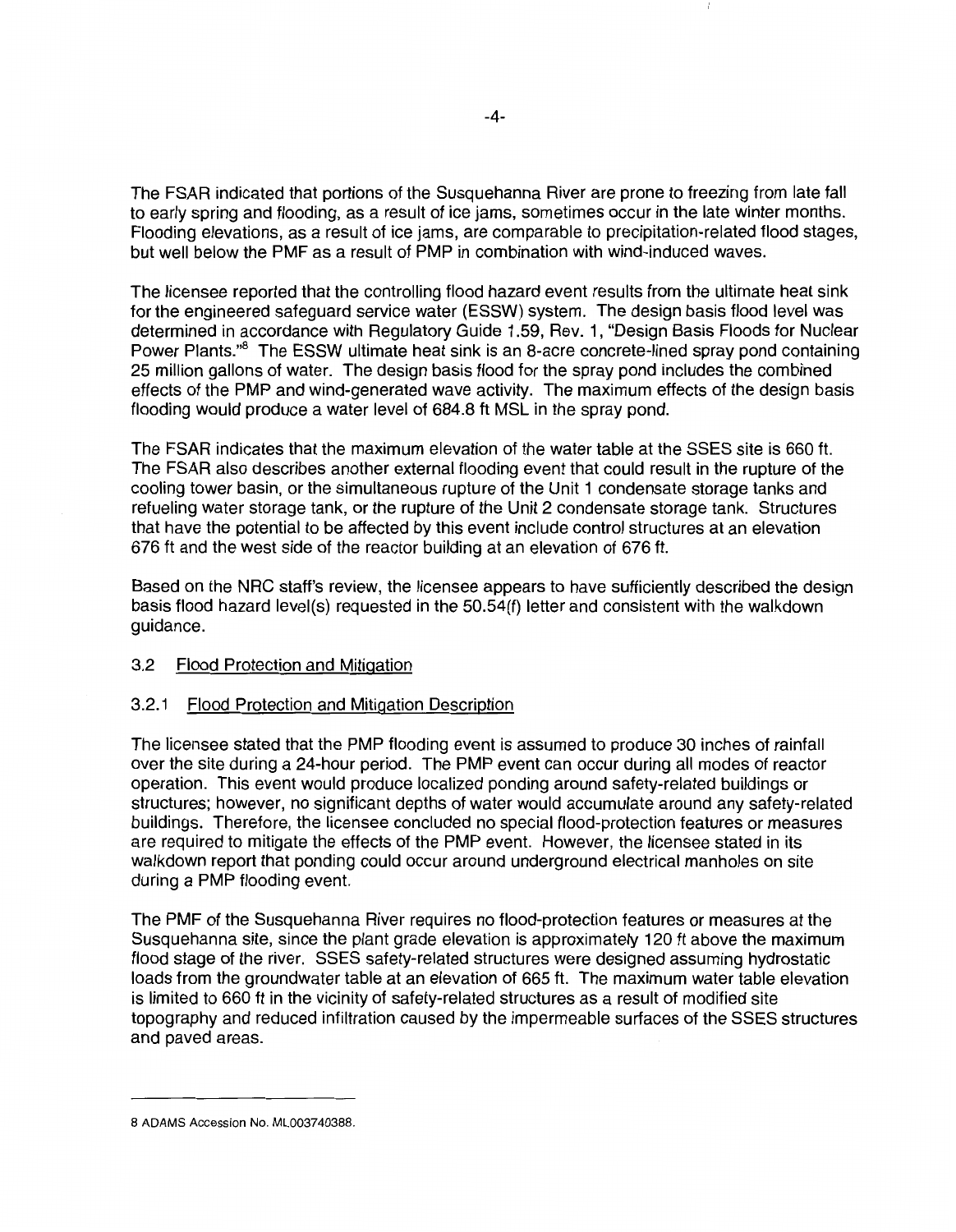The CLB at the SSES site calls for flood protection to an elevation of 684.8 ft for the ESSW spray pond design basis flood event. The design basis flood event was determined by superimposing the effects of wind generated wave activity on the PMF for the spray pond. The licensee indicated that there are no credited time dependent actions associated with external flooding events at SSES, and there are no specific mitigation actions required to protect safetyrelated buildings and structures.

The postulated short-term flooding events at the site involve two separate cooling tower basin rupture events. One such event would involve a complete rupture of the basins with the water spilled toward and against the western wall of the Unit 1 and Unit 2 Turbine Building. Water would also flow toward the Reactor Buildings during this event. The other event would involve the postulated rupture of the Unit 1 basin with the water directed toward the ESSW pumphouse. Either of these two events can occur during all modes of reactor operation. Either of these two events would be over in a few minutes, and no operator actions are therefore credited for mitigating these postulated short-term flooding events.

# 3.2.2 Incorporated and Exterior Barriers

The licensee reported that the site has incorporated and exterior barriers that are permanently in-place, requiring no operator manual actions. The walkdown report indicates that flood barrier drawings were created to document the external flood barriers and facilitate inspections. Credited flood protection barriers include: plant grading, flood doors, exterior wall penetrations, and openings within the exterior walls of safety-related structures. Flood doors are designed to remain closed and therefore are considered flood passive components.

The licensee stated that no exterior flood barriers or maximum flood levels are included in the CLB for the PMP at the Susquehanna site. However, the licensee credits SSES site grading and the natural topography. Additionally, the majority of underground electrical manholes are raised 8 inches above grade to prevent water intrusion into vaults. The SSES licensing basis does not address the need for underground conduit seals to prevent water intrusion. Safety-related structures with underground conduits are above the maximum groundwater levels and the site grade slopes away from safety-related buildings.

The ESSW spray pond is protected by concrete lining up to an elevation of 685.5 ft. SSES SSCs are located at an elevation of at least 685.5 ft MSL and are protected from the splash and wave effects of a design basis flood by walls and a concrete slab during a design basis flood event in the spray ponds. As a result, the licensee stated there would be no potential flooding threat to any safety-related equipment during this event.

For the postulated rupture of the cooling tower basin, normally-closed external flood doors and sealed penetrations are credited with protecting SSCs. Diesel Generator Rooms 'A-D' and the Reactor Buildings are protected by the slope of the terrain around them. For the simultaneous rupture of the Unit 1 condensate storage tanks and the refueling water storage tank, the CLB states that these tanks are surrounded by walls and bermed areas that have been designed to contain the total volume of water stored in these tanks.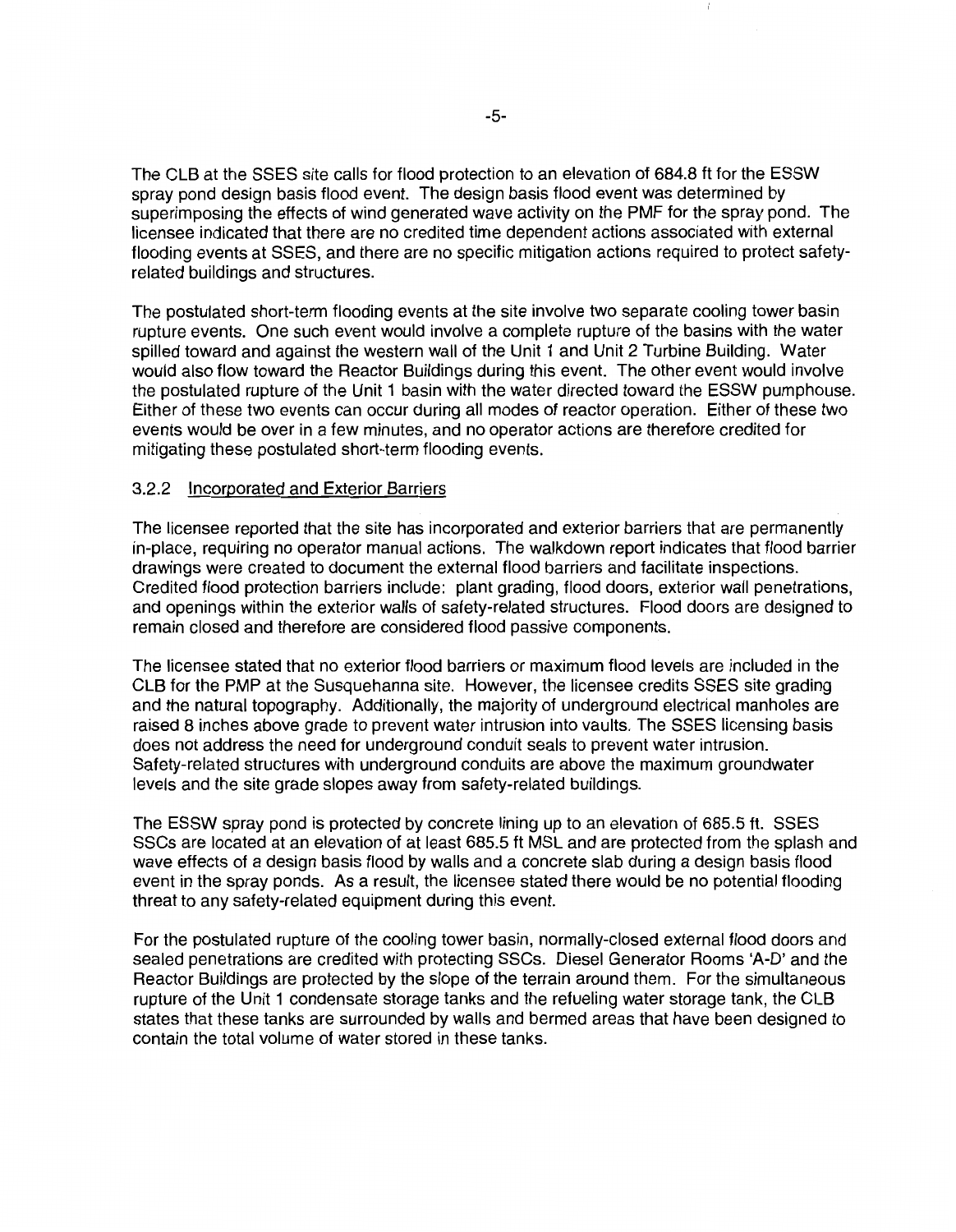# 3.2.3 Temporary Barriers and Other Manual Actions

The licensee reported that the site has no temporary barriers or other manual actions that require operator action in the event of flooding; however, in the CLB, normally-closed external flood doors at the Control Structure and at the Reactor Buildings (both at 676 ft MSL) are credited with protecting SSCs during a rupture of the cooling tower basin.

The walkdown report describes how "procedures are in place to prepare the station for adverse weather conditions" and the report also states that there were no credited time-dependent actions associated with external flooding events" and "no specific mitigating actions required to protect against the ingress of water into SSCs." Procedure enhancements were recommended as a result of the walkdown to improve preparations for adverse weather conditions at the Susquehanna site.

# 3.2.4 Reasonable Simulation and Results

The licensee determined that no reasonable simulations were required to complete the walkdown and the response to NRC Recommendation 2.3.

# 3.2.5 Conclusion

Based on the NRC staff's review, the licensee appears to have described protection and mitigation features as requested in the 50.54{f) letter and is consistent with the walkdown guidance.

# 3.3 Warning Systems

The licensee report that it has procedures in place to prepare the station for adverse weather conditions, but no specific actions are required to protect against any PMP flooding event. Hence, no specific warning methodology or procedure exists in regard to the prediction of adverse weather.

SSES uses flood detectors—in the form of water elevation monitors—to identify potential flooding events; however, these detectors were developed for use in detecting internal flooding events. These detectors would, nevertheless, also be useful in providing an alarm function during external flooding events.

Based on the NRC staff's review, the licensee appears to have provided information to describe any warning systems as requested in the 50.54(f) letter and consistent with the walkdown guidance.

# 3.4 Effectiveness of Flood Protection Features

The licensee stated that the effectiveness of flood protection features were visually inspected consistent with NEI 12-07 guidance related to performing verification walkdowns. The licensee inspected the exterior passive features that were credited for external flood protection. These features include normally-closed external flood doors, exterior wall penetrations, and openings within the exterior walls of safety-related structures. The licensee determined that most of the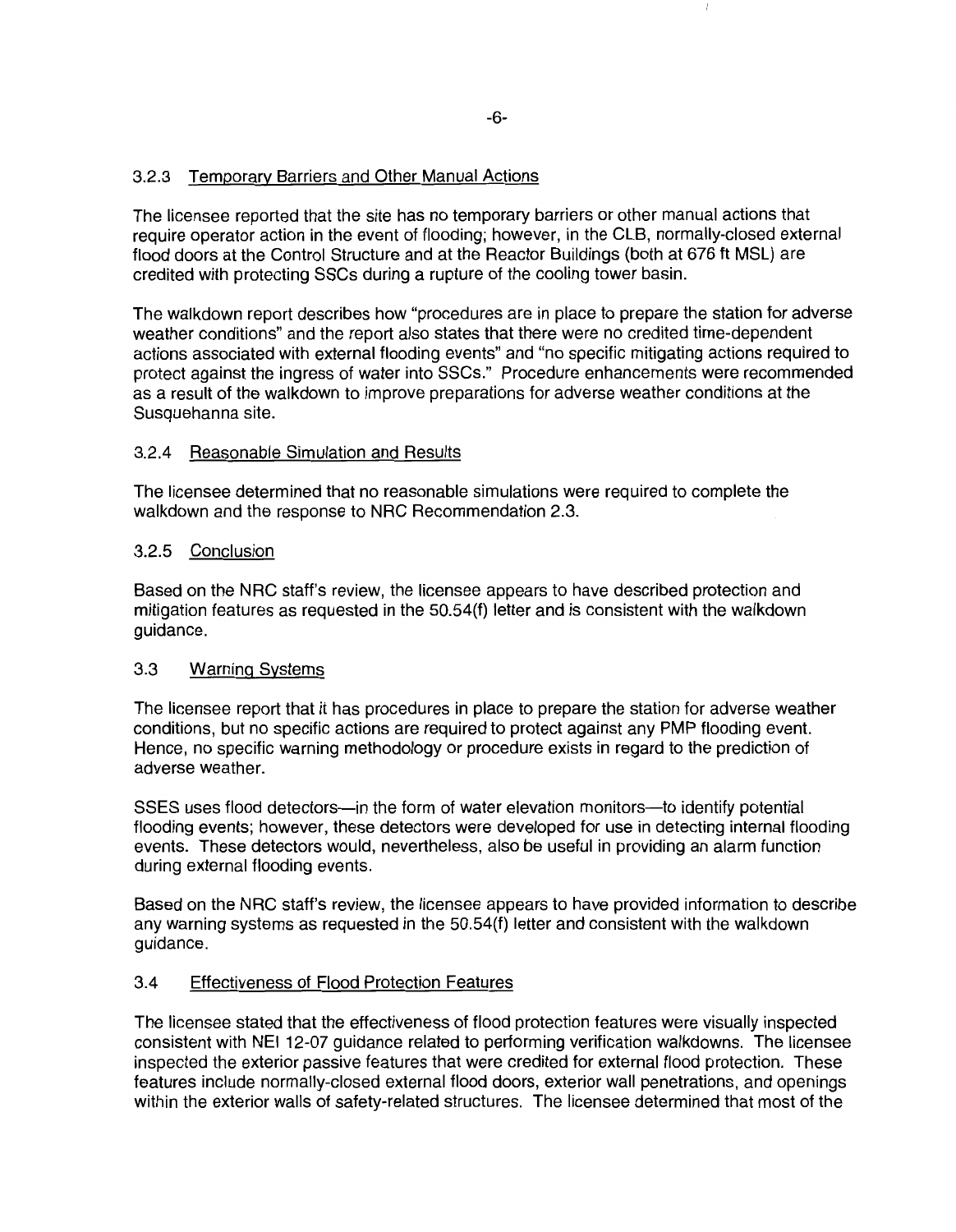flood protection features would perform as intended; however, as discussed in detail in Section 3.6.2, below, some deficiencies in the flood protection features were identified.

The licensee used acceptance criteria consistent with the walkdown guidance. Based on the NRC staff's review, the licensee appears to have discussed the effectiveness of flood protection features as requested in the 50.54{f) letter and is consistent with the walkdown guidance.

#### 3.5 Walkdown Methodology

By letter dated June 11, 2012,<sup>9</sup> the licensee responded to the 50.54(f) letter indicating that it intended to utilize the NRC-endorsed walkdown guidance contained in NEI 12-07, Rev. 0-A, "Guidelines for Performing Verification Walkdowns of Plant Flood Protection Features."<sup>10</sup>

Based on the NRC staff's review, the licensee appears to have presented information related to the implementation of the walkdown process as requested in the 50.54(f) letter, and is consistent with the walkdown guidance.

# 3.6 Walkdown Results

# 3.6.1 Walkdown Scope

The licensee performed walkdowns of flood protection features Diesel Generator A-D Building, the Diesel Generator E Building, the ESSW pumphouse, the ESSW Valve Vaults, and the Unit 1 and Unit 2 Reactor Buildings. The licensee did not perform any reasonable simulations of manual actions or procedures. No specific modes of operation or concurrent environmental conditions were considered for the walkdowns.

The licensee used/developed acceptance criteria consistent with the intent of NEI 12-07. In addition, the licensee developed and implemented its own site-specific training, 'Walkdown of External Flood Protection Features," EG-316. The training guidance was developed to be consistent with Appendix C, "Sample Training Content," in NEI 12-07.

# 3.6.2 Licensee Evaluation of Flood Protection Effectiveness, Key Findings, and Identified **Deficiencies**

The licensee reported that the CLB for the Susquehanna site does not specifically identify any external flood protection barriers. However, the licensee performed an evaluation of the overall effectiveness of the plant's flood protection features, including those identified in the newly created "station flood barrier" drawings.

NEI 12-07 defines a deficiency as follows: "a deficiency exists when a flood protection feature is unable to perform its intended function when subject to a design basis flooding hazard." The licensee identified deficiencies because of the flooding walkdowns.

<sup>9</sup> ADAMS Accession No. ML12164A433.

<sup>10</sup> ADAMS Accession No. ML 12173A215.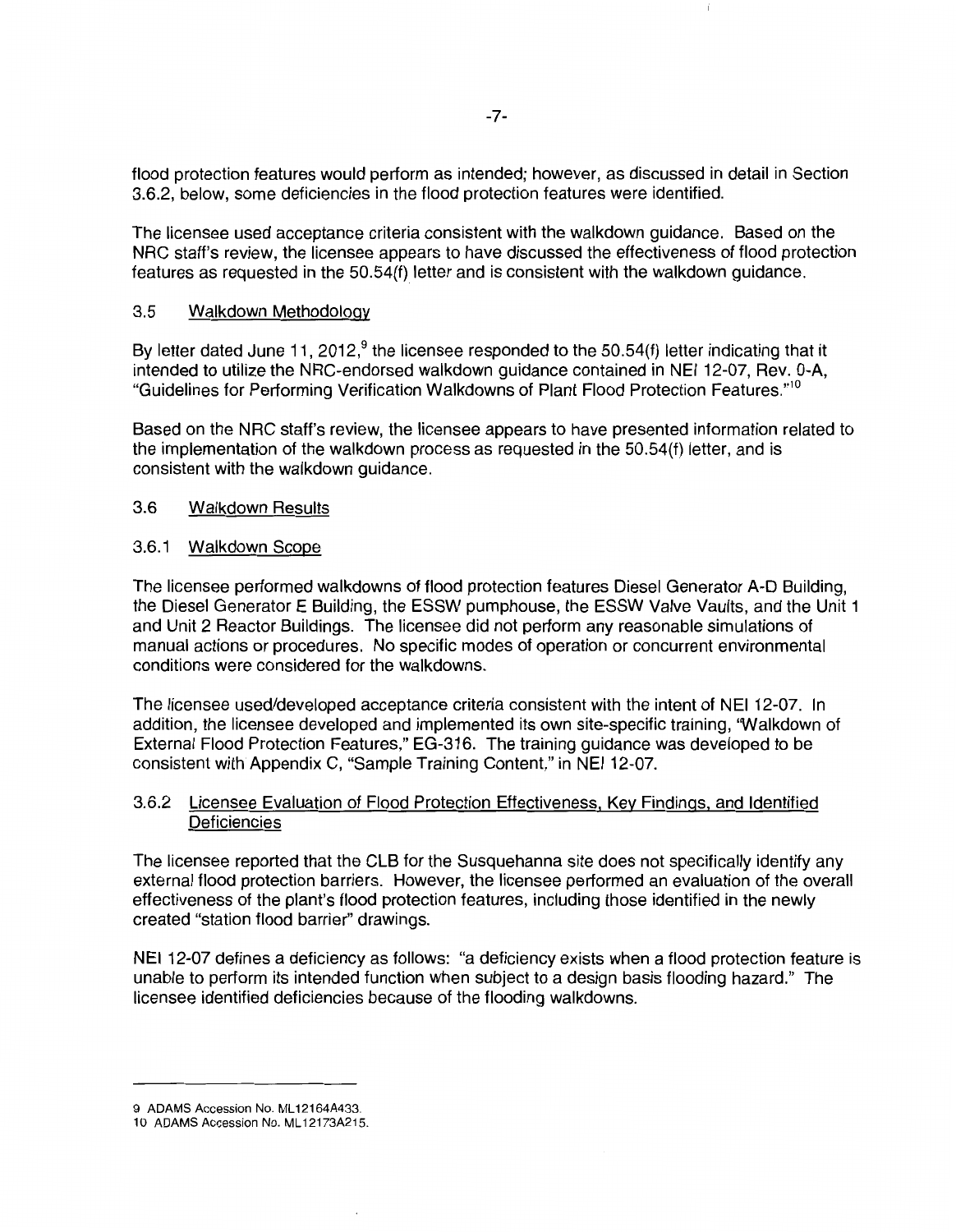- Degraded Penetrations/Door Seals. These items were found not to meet the acceptance criteria provided in NEI 12-07. Further engineering evaluation is needed to either recommend rework of penetration/door or to except the degraded seal as-is.
- Conduit Penetrations with No Internal Seals. These items are located within the exterior flood boundaries and are typically spare conduits.
- Penetrations with No Labels. During the walkdown, approximately 40 percent of the station external flood penetrations were found not to be labeled.
- Inadequate Seal Pressure Ratings. During the walkdowns, the actual penetration seal ratings (or door pressure rating) were evaluated to determine if the seal/door can withstand the exterior flood levels shown on the new station flood barrier drawings. It was recognized that some of the below-grade penetrations may not support the flood levels shown on the station flood barrier drawings.
- Configuration Control Issues. During the walkdowns, the licensee identified configuration control issues as related to incorrect drawings or to the lack of drawings showing details of external wall penetrations.
- Diesel Oil Unloading Pad Drain Issue. The current plant design allows rain water to enter the Diesel Generator B Building sump room during external flooding events through the diesel oil unloading pad drain.
- Underground Electrical Manhole Flood Protection Enhancements. A history of inleakage was observed for the station's safety-related manholes. The licensee noted that the CLB does not require internal conduit seals in these electrical manholes.
- ESSW Valve Vaults Flood Protection Enhancements. The licensee found that two of the ESSW valve vaults had manholes that were not elevated above the plant grade.
- Off Normai/NDAP Procedure Enhancements. Recommendations were made to improve actions required in response to adverse weather conditions.
- Flood Barrier Inspection Procedure Enhancements. The licensee identified needed enhancements to inspection procedures.

Additional deficiencies were identified by the licensee during the Institute of Nuclear Power Operations {INPO) Evaluation Report {IER) 11-1 flooding walkdowns and were also entered in the site's CAP. The following major items were identified during the INPO IER 11-1 walkdowns, and each item has been entered into the site's CAP:

- Doors in Flood Boundary with Large Gaps under the Door. Gaps were found at the bottom of the entrance doors to the Diesel Generator A-D Building.
- Leakage Path into Diesel Generator E Building. Gaps were found in the removable steel panels on the north side of the Diesel Generator E Building, thereby representing a water leakage pathway into the building.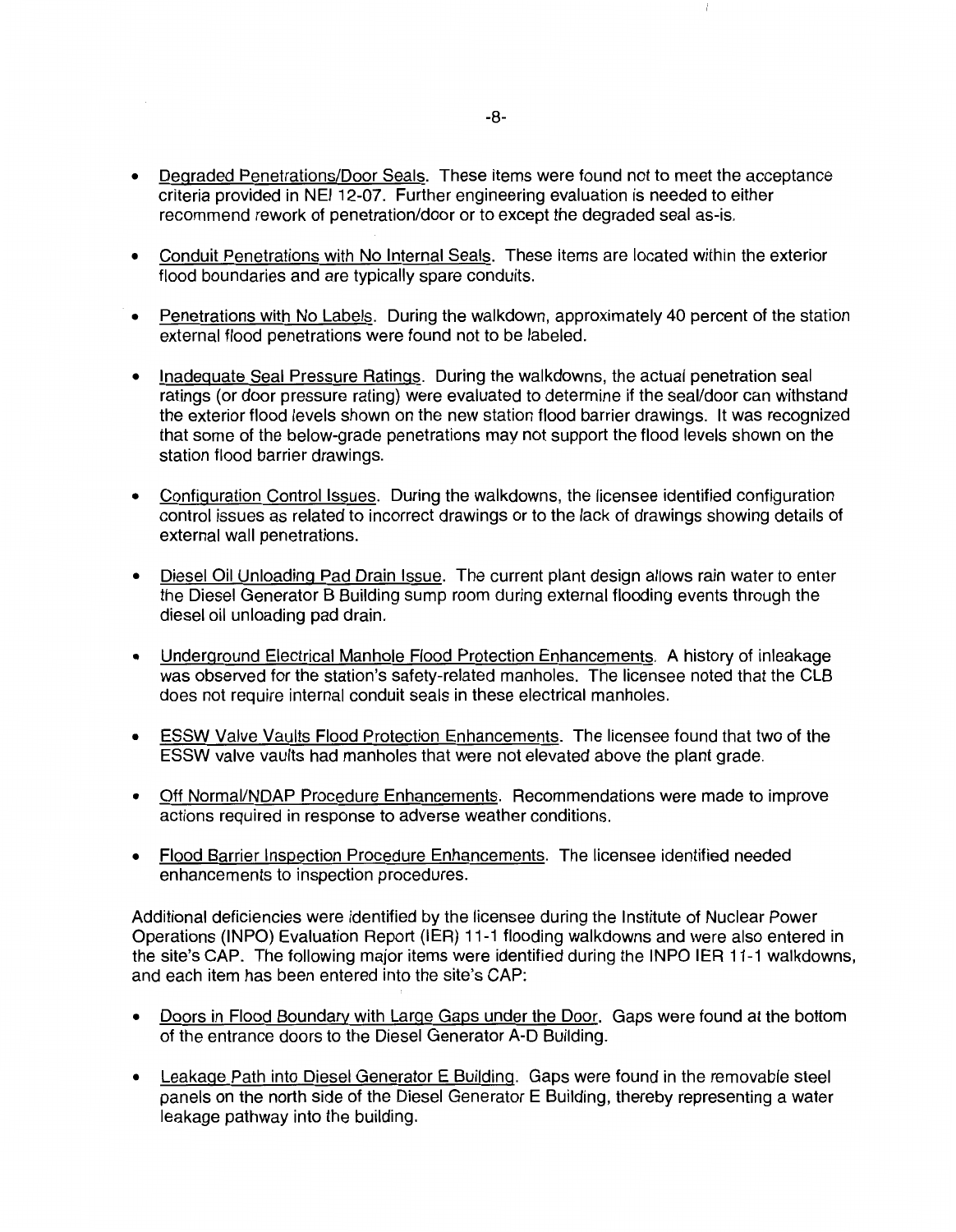• Blowout Panel Steam Vents Located below Maximum Flood Levels. The vacuum relief holes for the Unit 1/Unit 2 residual heat removal/reactor core isolation coolant blowout panel steam vents were found to be near grade level and below the maximum flood levels that could occur during a postulated cooling tower basin rupture flooding event.

NEI 12-07 requires licensees to identify observations in the CAP that were not yet dispositioned at the time the walkdown report was submitted. As noted in the list immediately above, PPL Susquehanna, LLC, identified several items for which correction action requests were generated.

# 3.6.3 Flood Protection and Mitigation Enhancements

The licensee determined that enhancements were necessitated by the flood walkdowns. The actions and enhancements include: installation of conduit seals for ESSW valve vaults, Off Normai/NDAP procedure enhancements to improve station readiness for adverse weather conditions, and updated procedures for identifying exterior flood doors and penetrations inspections and inspection frequency. The licensee also indicated modifications will be installed to raise relief holes above maximum external flood levels. A time frame for completing these enhancements was not provided in the walkdown report.

# 3.6.4 Planned or Newly Installed Features

The licensee determined that no changes were necessary by the walkdown.

# 3.6.5 Deficiencies Noted and Actions Taken or Planned to Address

The licensee entered the following deficiencies into the CAP: degraded penetrations/door seals; conduit penetrations with no internal seals; penetrations with no labels; inadequate seal pressure ratings; configuration control issues; and diesel oil unloading pad drain Issue. A time frame for completing these actions was not provided in the walkdown report.

Actions were taken by the licensee to correct issues identified during the walkdown. Thresholds were installed for doors in flood boundary with large gaps under the door to minimize leakage into the Diesel Generator Building. Actions were taken to seal the gaps discovered in the removable steel panels of the 'E' Diesel Generator Building. Sandbags have been temporarily installed around vacuum relief holes at the blowout steam vents.

# 3.6.6 Staff Analysis of Walkdowns

The NRC staff reviewed the licensee walkdown report dated November 21, 2012. The walkdowns were conducted by team members with the necessary qualifications and training, and the licensee developed additional site-specific training prior to performing the walkdown inspections. The walkdown record forms included in Appendix B of the NEI guidance were used as a template for the licensee's inspections, and the licensee used a spreadsheet in conjunction with the forms to record the inspection results.

The licensee evaluated the capability of flood protection features during a variety of site conditions, including surface water flows associated with the PMP event and the simultaneous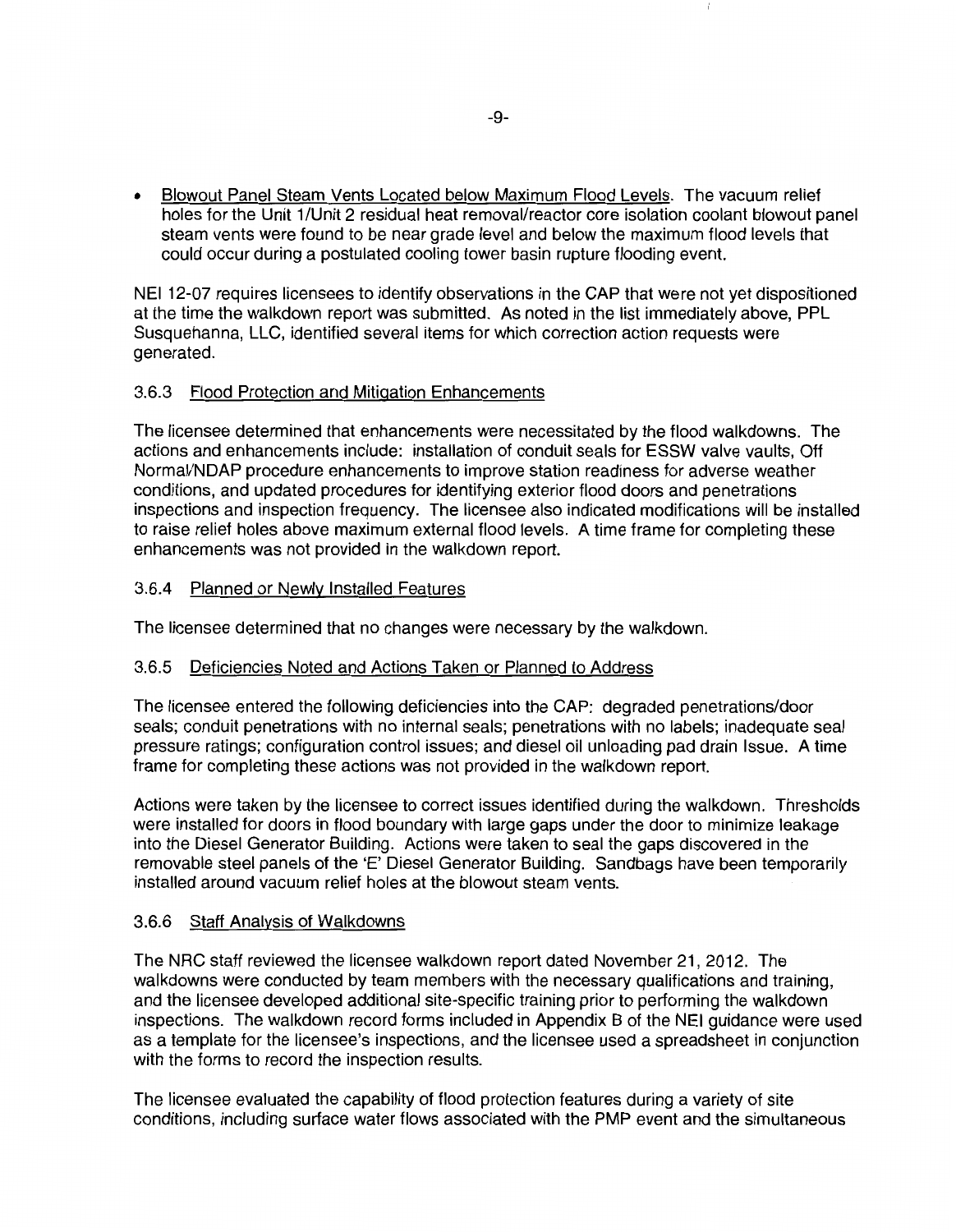rupture of the cooling tower basin and other on-site tanks. The licensee's walkdown inspections yielded several issues, as documented in the walkdown report and as discussed in detail above. A corrective action request was generated for each of the issues identified or correction actions were taken. When completed and/or implemented, the actions and enhancements would appear to be capable of improving station readiness for a flooding event in regard to augmenting the existing flood protection or mitigation features of the plant.

No reasonable simulations were deemed necessary for the walkdowns, since no flood protection features at the Susquehanna site are dependent on manual actions or implementation of procedures.

Based on the NRC staff's review, the licensee appears to have provided results of the walkdown and described any other planned or newly installed flood protection systems or flood mitigation measures as requested in the 50.54(f) letter and consistent with the walkdown guidance. Based on the information provided in the licensee's submittal, the NRC staff concludes that the licensee's implementation of the walkdown process meets the intent of the walkdown guidance.

# 3.6.7 Available Physical Margin

The NRC staff issued an RAI to the licensee regarding the available physical margin (APM) dated December 23, 2013.<sup>11</sup> The licensee responded with a letter dated January 29, 2014.<sup>12</sup> The licensee has reviewed their APM determination process, and entered any unknown APMs into their CAP. Staff reviewed the response, and concluded that the licensee met the intent of the APM determination per NEI 12-07.

Based on the NRC staff's review, the licensee appears to have documented the information requested for any cliff-edge effects, as requested in the 50.54(f) letter and consistent with the walkdown guidance. Further, the NRC staff reviewed the response, and concluded that the licensee met the intent of the APM determination per NEI 12-07.

# 3.7 NRC Oversight

# 3.7.1 Independent Verification by Resident Inspectors

On June 27, 2012, the NRC issued Temporary Instruction (TI) 2515/187, "Inspection of Near-Term Task Force Recommendation 2.3 Flooding Walkdowns."<sup>13</sup> In accordance with the Tl, NRC inspectors independently verified that the Susquehanna Steam Electric Station licensee implemented the flooding walkdowns consistent with the intent of the walkdown guidance. Additionally, the inspectors independently performed walkdowns of a sample of flood protection features. The inspection report (05000387/2012005 and 05000388/2012005) dated February 13, 2013,  $14$  documents the results of this inspection. No findings of significance were identified.

<sup>11</sup> ADAMS Accession No. ML 13325A891.

<sup>12</sup> ADAMS Accession No. ML 14029A640.

<sup>13</sup> ADAMS Accession No. ML 12129A 108.

<sup>14</sup> ADAMS Accession No. ML 13044A599.